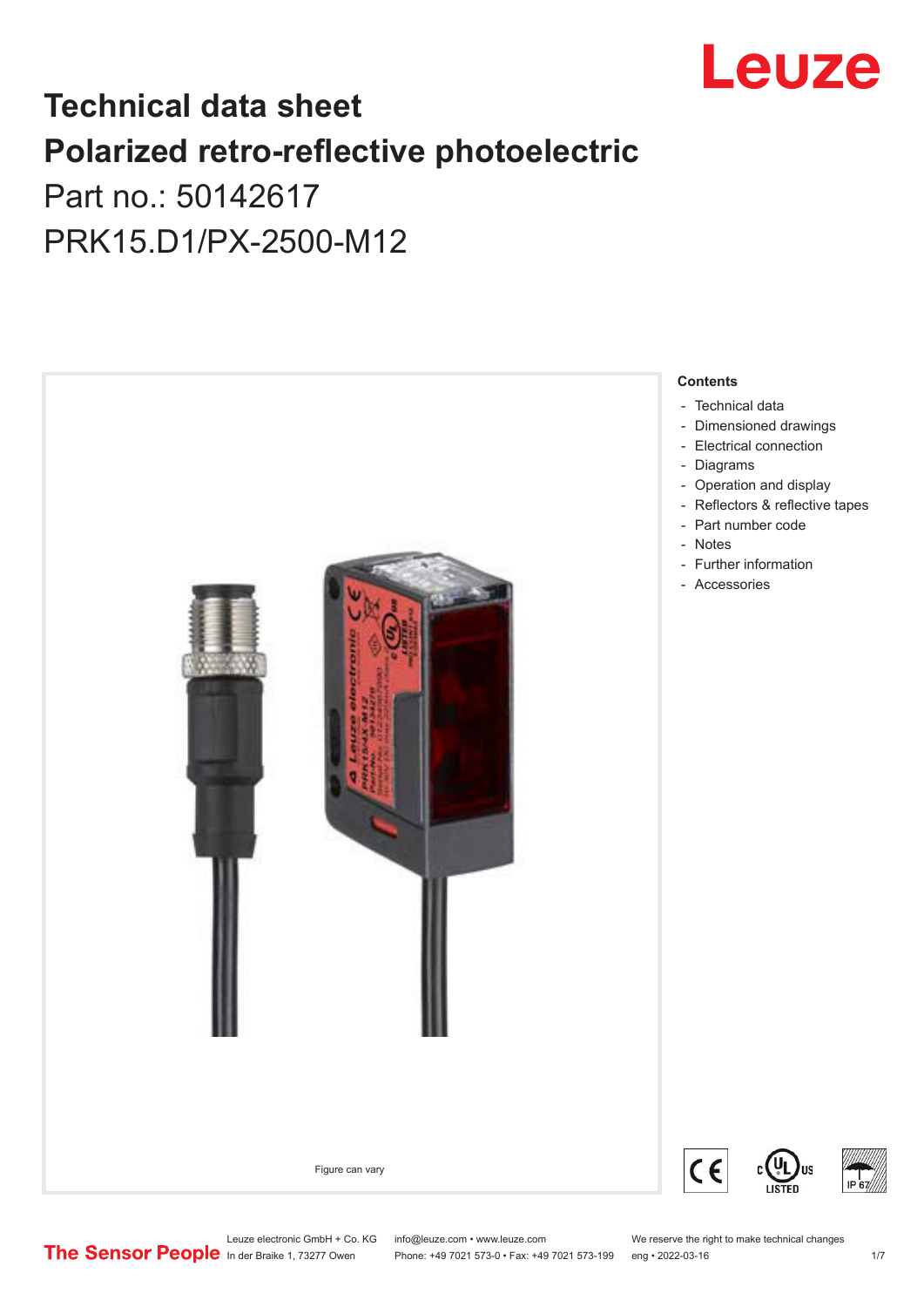## <span id="page-1-0"></span>**Technical data**

# Leuze

#### **Basic data**

| <b>Series</b>                | 15                                     |
|------------------------------|----------------------------------------|
| <b>Operating principle</b>   | Reflection principle                   |
| <b>Application</b>           | Detection of stretch-wrapped objects   |
| <b>Optical data</b>          |                                        |
| <b>Operating range</b>       | Guaranteed operating range             |
| <b>Operating range</b>       | $06$ m, With reflector TK(S) $100x100$ |
| <b>Operating range limit</b> | Typical operating range                |
| <b>Operating range limit</b> | $08$ m, With reflector TK(S) $100x100$ |
| Light source                 | LED, Red                               |
| Wavelength                   | 640 nm                                 |

#### **Electrical data**

| <b>Protective circuit</b> |                                                | Polarity reversal protection        |
|---------------------------|------------------------------------------------|-------------------------------------|
|                           |                                                | Short circuit protected             |
|                           |                                                |                                     |
|                           | Performance data                               |                                     |
|                           | Supply voltage $U_{\rm B}$                     | 10  30 V, DC, Incl. residual ripple |
|                           | <b>Residual ripple</b>                         | 0  15 %, From $U_{\rm p}$           |
|                           | <b>Open-circuit current</b>                    | $020$ mA                            |
|                           |                                                |                                     |
|                           | <b>Outputs</b>                                 |                                     |
|                           | Number of digital switching outputs 1 Piece(s) |                                     |

**LED group** Exempt group (in acc. with EN 62471)

**Number of digital switching outputs** 1 Piece(s)

**Transmitted-signal shape** Pulsed

| <b>Switching outputs</b> |                                    |
|--------------------------|------------------------------------|
| Voltage type             | DC.                                |
| Switching current, max.  | $100 \text{ mA}$                   |
| <b>Switching voltage</b> | high: $\geq (U_{\text{B}} - 2.5V)$ |
|                          | low: $\leq 2.5V$                   |
|                          |                                    |

| <b>Switching output 1</b>  |                     |
|----------------------------|---------------------|
| <b>Assignment</b>          | Connection 1, pin 4 |
| <b>Switching element</b>   | Transistor, PNP     |
| <b>Switching principle</b> | Dark switching      |
|                            |                     |

#### **Timing**

| Switching frequency | 500 Hz        |
|---------------------|---------------|
| Response time       | 1 $\text{ms}$ |
| Readiness delay     | 300 ms        |

#### **Connection**

| <b>Connection 1</b>       |                       |  |
|---------------------------|-----------------------|--|
| <b>Function</b>           | Signal OUT            |  |
|                           | Voltage supply        |  |
| <b>Type of connection</b> | Cable with connector  |  |
| <b>Cable length</b>       | 2,500 mm              |  |
| <b>Sheathing material</b> | <b>PUR</b>            |  |
| Cable color               | <b>Black</b>          |  |
| Wire cross section        | $0.14 \, \text{mm}^2$ |  |
| <b>Thread size</b>        | M <sub>12</sub>       |  |
| <b>Type</b>               | Male                  |  |
| <b>Material</b>           | Plastic               |  |
| No. of pins               | 4-pin                 |  |
| <b>Encoding</b>           | A-coded               |  |

#### **Mechanical data**

| Dimension (W x H x L)    | 15 mm x 42.7 mm x 30 mm      |
|--------------------------|------------------------------|
| <b>Housing material</b>  | <b>Plastic</b>               |
| <b>Plastic housing</b>   | ABS                          |
| Lens cover material      | Plastic                      |
| Net weight               | 55 g                         |
| <b>Housing color</b>     | <b>Black</b>                 |
| <b>Type of fastening</b> | Through-hole mounting        |
|                          | Via optional mounting device |
|                          |                              |

#### **Operation and display**

| Type of display                     | LED                    |  |
|-------------------------------------|------------------------|--|
| <b>Number of LEDs</b>               | 1 Piece(s)             |  |
| <b>Operational controls</b>         | 270° potentiometer     |  |
| Function of the operational control | Sensitivity adjustment |  |
| <b>Environmental data</b>           |                        |  |
| Ambient temperature, operation      | $-4060 °C$             |  |
| Ambient temperature, storage        | $-40$ 70 °C            |  |
| <b>Certifications</b>               |                        |  |
| Degree of protection                | IP 67                  |  |
| <b>Protection class</b>             | III                    |  |
| <b>Certifications</b>               | c UL US                |  |
| <b>Standards applied</b>            | IEC 60947-5-2          |  |
| <b>Classification</b>               |                        |  |
| <b>Customs tariff number</b>        | 85365019               |  |
| <b>ECLASS 5.1.4</b>                 | 27270902               |  |
| <b>ECLASS 8.0</b>                   | 27270902               |  |
| <b>ECLASS 9.0</b>                   | 27270902               |  |
| ECLASS 10.0                         | 27270902               |  |
| <b>ECLASS 11.0</b>                  | 27270902               |  |
| <b>ECLASS 12.0</b>                  | 27270902               |  |
| <b>ETIM 5.0</b>                     | EC002717               |  |
| <b>ETIM 6.0</b>                     | EC002717               |  |
| <b>ETIM 7.0</b>                     | EC002717               |  |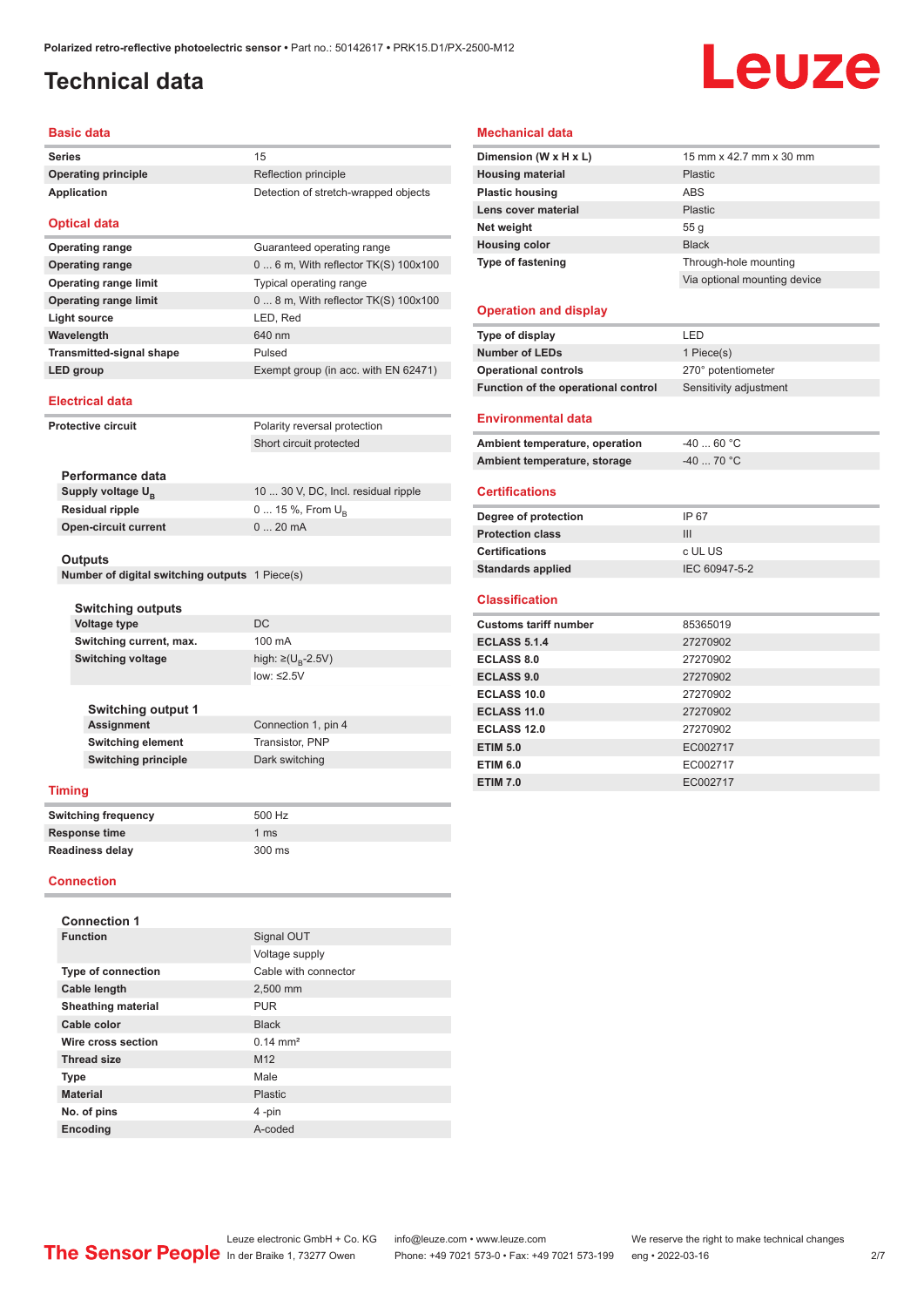## <span id="page-2-0"></span>**Dimensioned drawings**

Leuze

All dimensions in millimeters



- A Yellow LED
- B Optical axis
- B1 Receiver
- B2 Transmitter
- C Sensitivity adjustment

### **Electrical connection**

#### **Connection 1**

| <b>Function</b>           | Signal OUT           |
|---------------------------|----------------------|
|                           | Voltage supply       |
| Type of connection        | Cable with connector |
| Cable length              | 2,500 mm             |
| <b>Sheathing material</b> | <b>PUR</b>           |
| Cable color               | <b>Black</b>         |
| Wire cross section        | $0.14 \text{ mm}^2$  |
| <b>Thread size</b>        | M <sub>12</sub>      |
| <b>Type</b>               | Male                 |
| <b>Material</b>           | Plastic              |
| No. of pins               | $4$ -pin             |
| Encoding                  | A-coded              |

#### **Pin Pin assignment**

|   | n.c.          |
|---|---------------|
| ິ | GND           |
| л | $Q$ $I$ $T$ 1 |

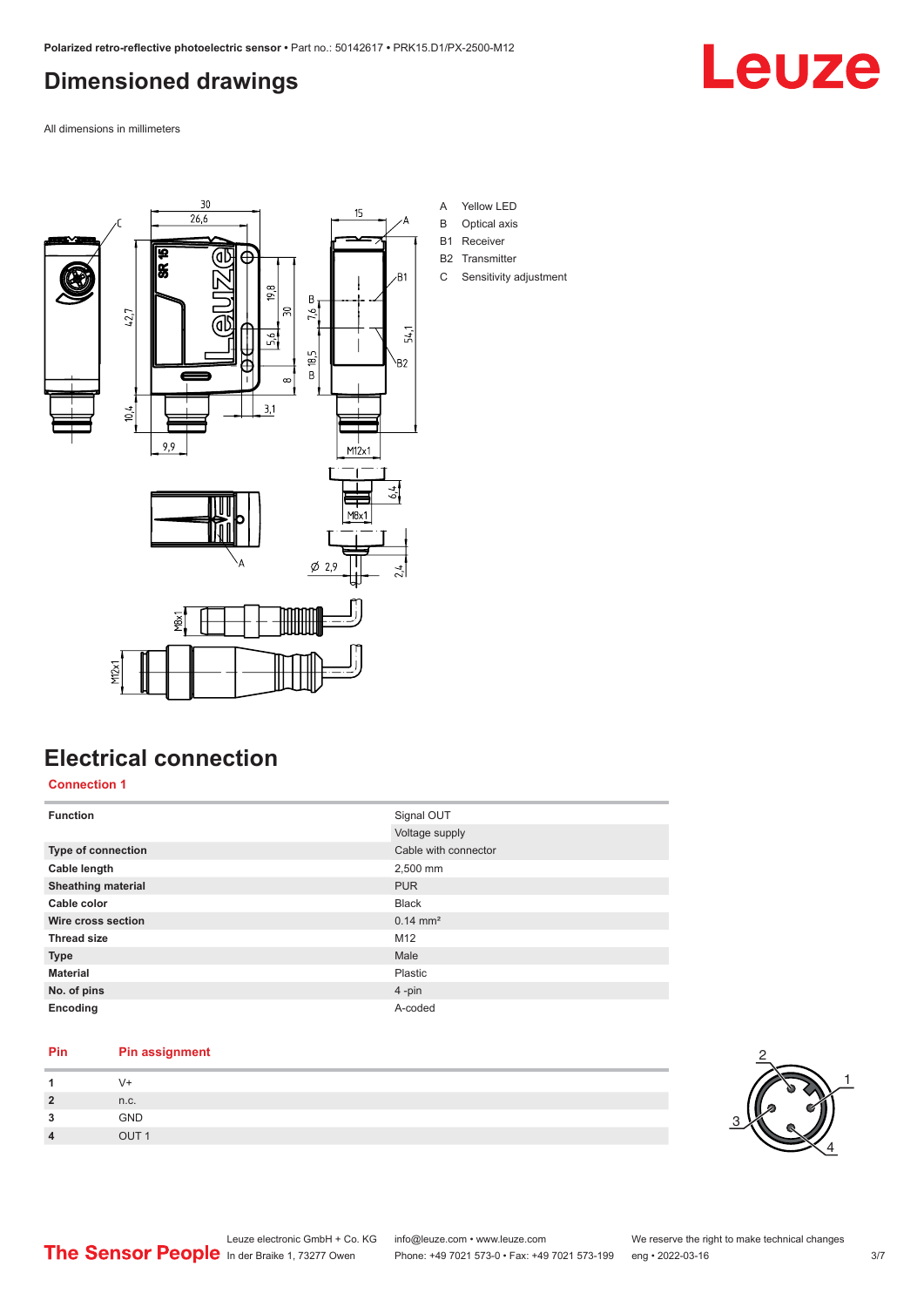#### <span id="page-3-0"></span>**Diagrams**

## Leuze

Typ. function reserve



- x Reading field distance [mm]
- y Function reserve
- A TKS 100x100
- B TKS 40x60
- C TKS 20x40

#### Typ. response behavior (TKS100x100)



## **Operation and display**

| $- - -$ |                          | . <u>. .</u>    |
|---------|--------------------------|-----------------|
|         | Yellow, continuous light | Ohiect detected |

#### **Reflectors & reflective tapes**

| Part no. | <b>Designation</b> | <b>Operating range</b><br><b>Operating range</b> | <b>Description</b>                                                                                                                                                                                                                     |
|----------|--------------------|--------------------------------------------------|----------------------------------------------------------------------------------------------------------------------------------------------------------------------------------------------------------------------------------------|
| 50117583 | MTKS 50x50.1       | $0.33.5$ m<br>$0.224$ m                          | Design: Rectangular<br>Triple reflector size: 1.2 mm<br>Reflective surface: 50 mm x 50 mm<br>Material: Plastic<br>Base material: Plastic<br>Chemical designation of the material: PMMA8N<br>Fastening: Through-hole mounting, Adhesive |
| 50110192 | REF 6-A-50x50      | $0.132.5$ m<br>0.13m                             | Design: Rectangular<br>Triple reflector size: 0.3 mm<br>Reflective surface: 50 mm x 50 mm<br><b>Material: Plastic</b><br>Chemical designation of the material: PMMA<br>Fastening: Self-adhesive                                        |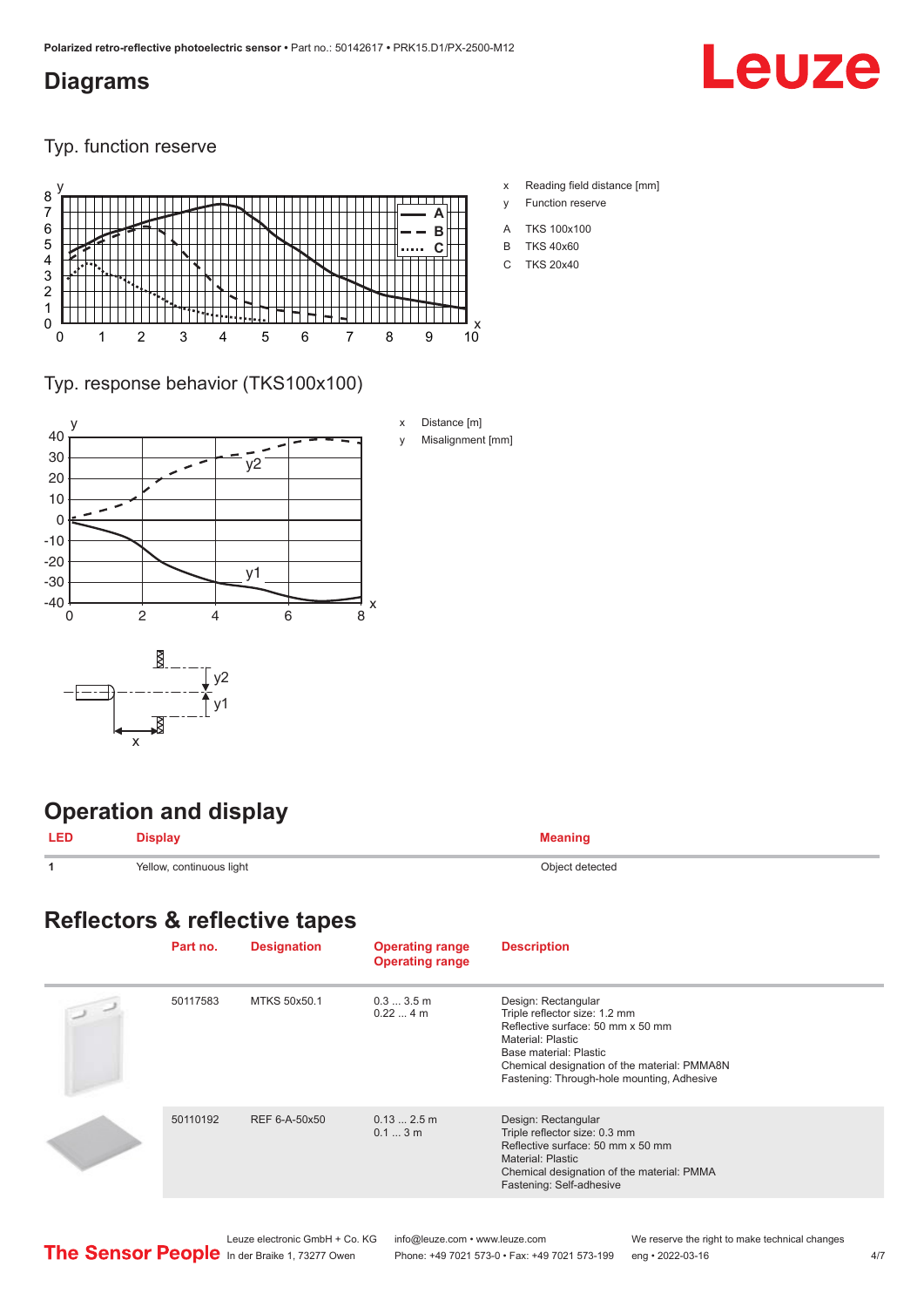### <span id="page-4-0"></span>**Reflectors & reflective tapes**



| Part no. | <b>Designation</b> | <b>Operating range</b><br><b>Operating range</b> | <b>Description</b>                                                                                                                                                                                                                     |
|----------|--------------------|--------------------------------------------------|----------------------------------------------------------------------------------------------------------------------------------------------------------------------------------------------------------------------------------------|
| 50003192 | TK 100x100         | 0.076m<br>0.058m                                 | Design: Rectangular<br>Triple reflector size: 4 mm<br>Reflective surface: 96 mm x 96 mm<br>Material: Plastic<br>Base material: Plastic<br>Chemical designation of the material: PMMA8N<br>Fastening: Rear side can be glued            |
| 50022816 | <b>TKS 100X100</b> | 0.076m<br>0.058m                                 | Design: Rectangular<br>Triple reflector size: 4 mm<br>Reflective surface: 96 mm x 96 mm<br>Material: Plastic<br>Base material: Plastic<br>Chemical designation of the material: PMMA8N<br>Fastening: Through-hole mounting, Adhesive   |
| 50081283 | <b>TKS 20X40</b>   | 0.122m<br>0.083m                                 | Design: Rectangular<br>Triple reflector size: 2.3 mm<br>Reflective surface: 16 mm x 38 mm<br>Material: Plastic<br>Base material: Plastic<br>Chemical designation of the material: PMMA8N<br>Fastening: Through-hole mounting, Adhesive |
| 50040820 | <b>TKS 40X60</b>   | 0.083m<br>0.064m                                 | Design: Rectangular<br>Triple reflector size: 4 mm<br>Reflective surface: 37 mm x 56 mm<br>Material: Plastic<br>Base material: Plastic<br>Chemical designation of the material: PMMA8N<br>Fastening: Through-hole mounting, Adhesive   |

#### **Part number code**

Part designation: **AAA15d.EE/ ff-HH**

| AAA15     | Operating principle / construction<br>HT15: diffuse reflection sensor with background suppression<br>PRK15: retro-reflective photoelectric sensor with polarization filter<br>LS15: throughbeam photoelectric sensor transmitter<br>LE15: throughbeam photoelectric sensor receiver |
|-----------|-------------------------------------------------------------------------------------------------------------------------------------------------------------------------------------------------------------------------------------------------------------------------------------|
| d         | Light type<br>n/a: red light<br>I: infrared light                                                                                                                                                                                                                                   |
| EE        | Equipment<br>1: adjustable range<br>D: Detection of stretch-wrapped objects                                                                                                                                                                                                         |
| ff        | <b>Switching output / Function</b><br>2: NPN transistor output, light switching<br>N: NPN transistor output, dark switching<br>4: PNP transistor output, light switching<br>P: PNP transistor output, dark switching<br>X: pin not used                                             |
| <b>HH</b> | <b>Electrical connection</b><br>n/a: cable, standard length 2000 mm, 3-wire<br>M8: M8 connector, 4-pin (plug)<br>200-M12: cable, length 200 mm with M12 connector, 4-pin, axial (plug)<br>M12: M12 connector, 4-pin (plug)                                                          |



 $\%$  A list with all available device types can be found on the Leuze website at www.leuze.com.

Phone: +49 7021 573-0 • Fax: +49 7021 573-199 eng • 2022-03-16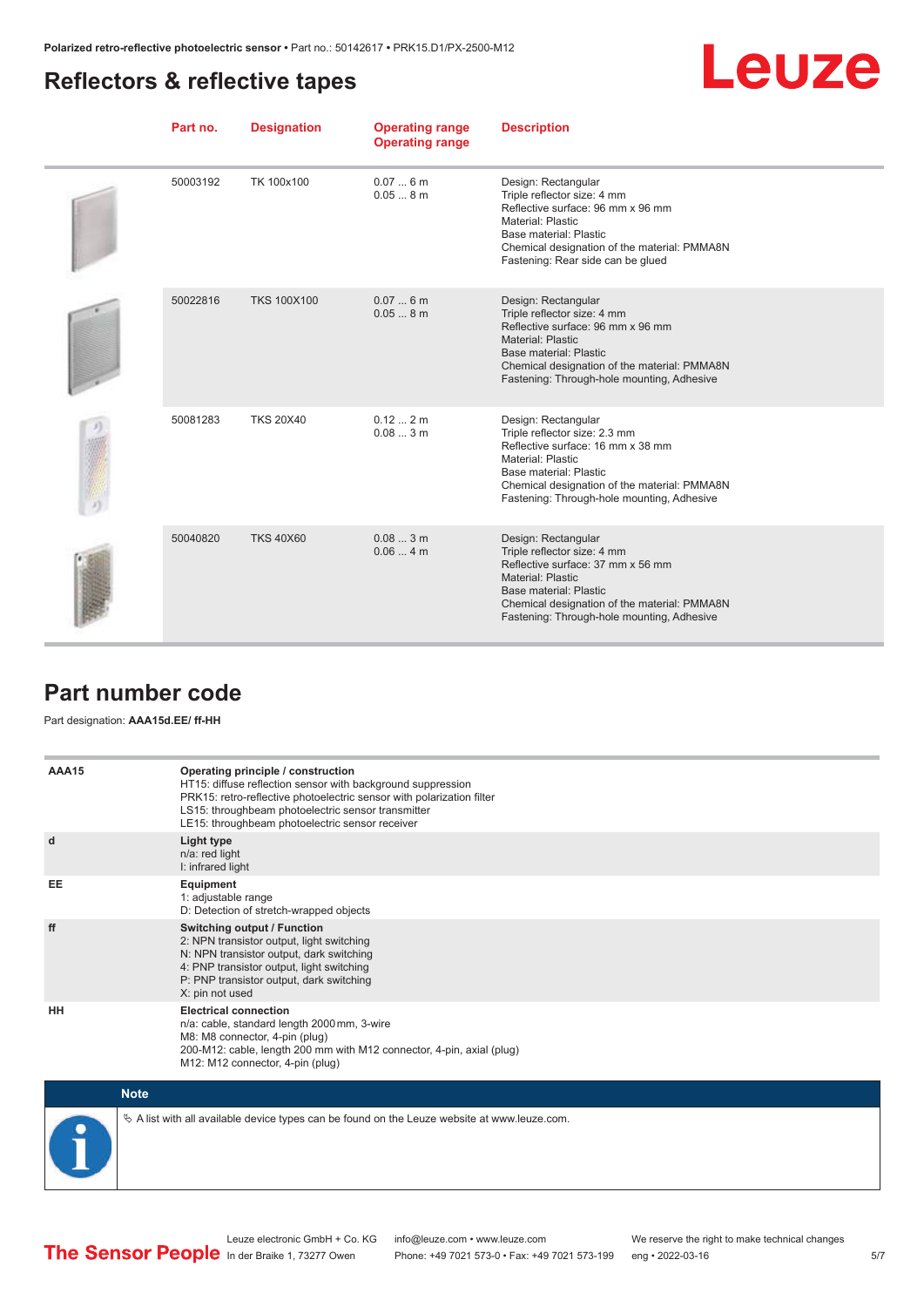#### <span id="page-5-0"></span>**Notes**





**Observe intended use!**

 $\%$  This product is not a safety sensor and is not intended as personnel protection.

 $\%$  The product may only be put into operation by competent persons.

 $\%$  Only use the product in accordance with its intended use.

## **Further information**

• Light source: Average life expectancy 100,000 h at an ambient temperature of 25 °C

#### **Accessories**

#### Connection technology - Connection cables

|  | Part no. | <b>Designation</b>     | <b>Article</b>   | <b>Description</b>                                                                                                                                          |
|--|----------|------------------------|------------------|-------------------------------------------------------------------------------------------------------------------------------------------------------------|
|  | 50130652 | KD U-M12-4A-V1-<br>050 | Connection cable | Connection 1: Connector, M12, Axial, Female, A-coded, 4-pin<br>Connection 2: Open end<br>Shielded: No<br>Cable length: 5,000 mm<br>Sheathing material: PVC  |
|  | 50130690 | KD U-M12-4W-V1-<br>050 | Connection cable | Connection 1: Connector, M12, Angled, Female, A-coded, 4-pin<br>Connection 2: Open end<br>Shielded: No<br>Cable length: 5,000 mm<br>Sheathing material: PVC |

## Mounting technology - Mounting brackets

| Part no. | <b>Designation</b> | <b>Article</b>  | <b>Description</b>                                                                                                                                                                       |
|----------|--------------------|-----------------|------------------------------------------------------------------------------------------------------------------------------------------------------------------------------------------|
| 50040269 | <b>BT 25</b>       | Mounting device | Design of mounting device: Angle, L-shape<br>Fastening, at system: Through-hole mounting<br>Mounting bracket, at device: Screw type<br>Type of mounting device: Rigid<br>Material: Metal |

## Mounting technology - Rod mounts

|            | Part no. | <b>Designation</b> | <b>Article</b>  | <b>Description</b>                                                                                                                                                                                               |
|------------|----------|--------------------|-----------------|------------------------------------------------------------------------------------------------------------------------------------------------------------------------------------------------------------------|
| $\sqrt{d}$ | 50117829 | BTP 200M-D12       | Mounting system | Design of mounting device: Protection hood<br>Fastening, at system: For 12 mm rod<br>Mounting bracket, at device: Screw type<br>Type of mounting device: Clampable, Adjustable, Turning, 360°<br>Material: Metal |